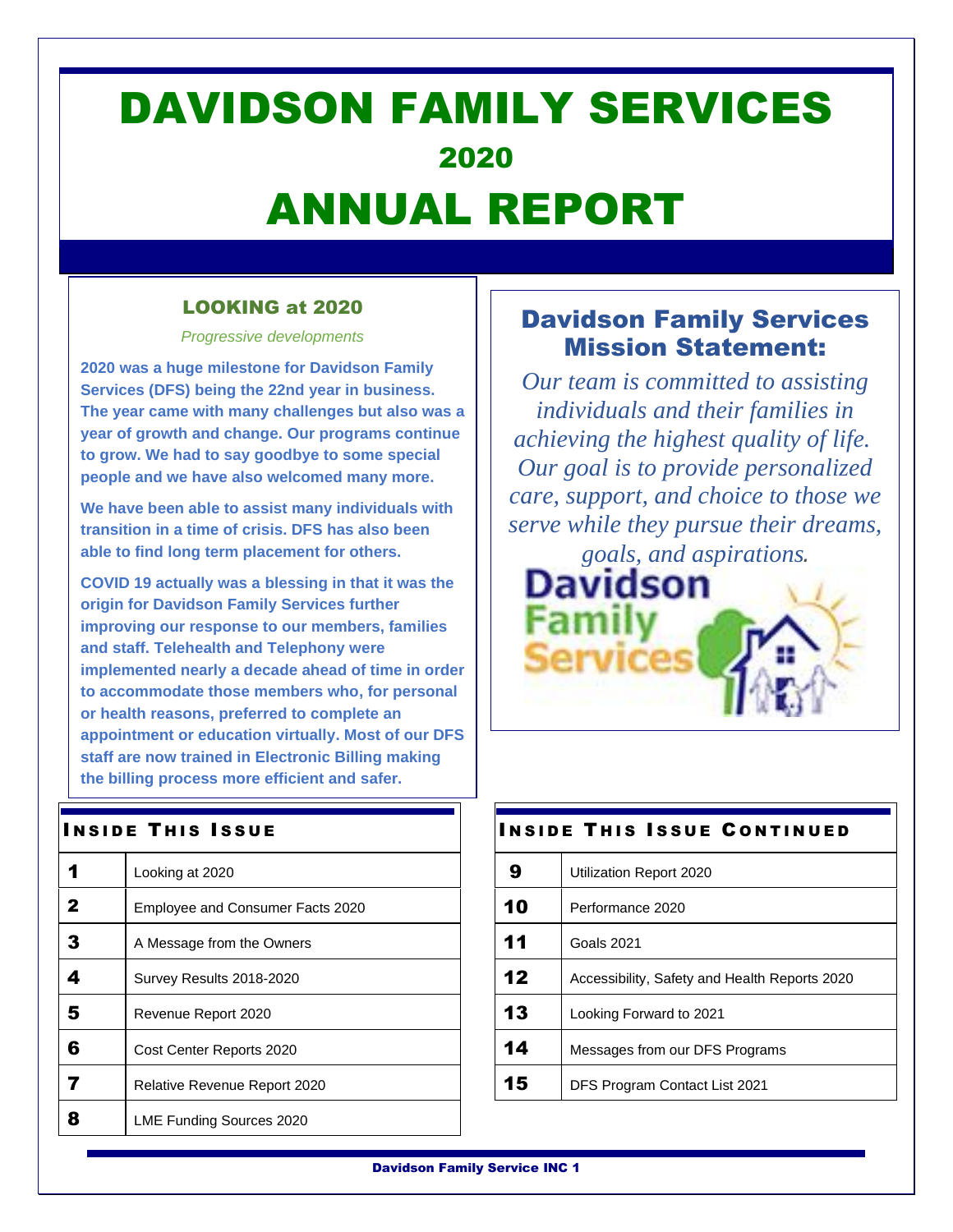#### **A Message from the Owners**

**2020 DFS Employee and Consumer Facts:**

| Number of people employed by DFS: 263 |     |
|---------------------------------------|-----|
| <b>Number of consumers served:</b>    | 233 |
| <b>Percent of Female Consumers:</b>   | 45% |
| <b>Percent of Male Consumers:</b>     | 55% |

**Age ranges of consumers served:**

**6-17: 23%**

 $\overline{1}$ 

**18-40: 47%**

**41-65: 20%**

**66-85: 10%**

 $\overline{\phantom{a}}$ 

 $\overline{\phantom{a}}$ 

2020 was a year of overcoming adversity. In March Covid 19 arrived and we as an agency had to make some changes in order to keep our staff, families and members safe. We have been very blessed to be able to continue assisting individuals during this difficult time. Although some services were not able to be provided, we were still very fortunate to be able to keep our doors open. We have a wonderful team here at Davidson Family Services and we appreciate all the hard work and dedication to fulfilling the lives of the members we care for. Without you all we would not be here celebrating our 22nd year. So Thank you and God Bless all of you in the year to come!

2020 was a good year,

Cindy and John

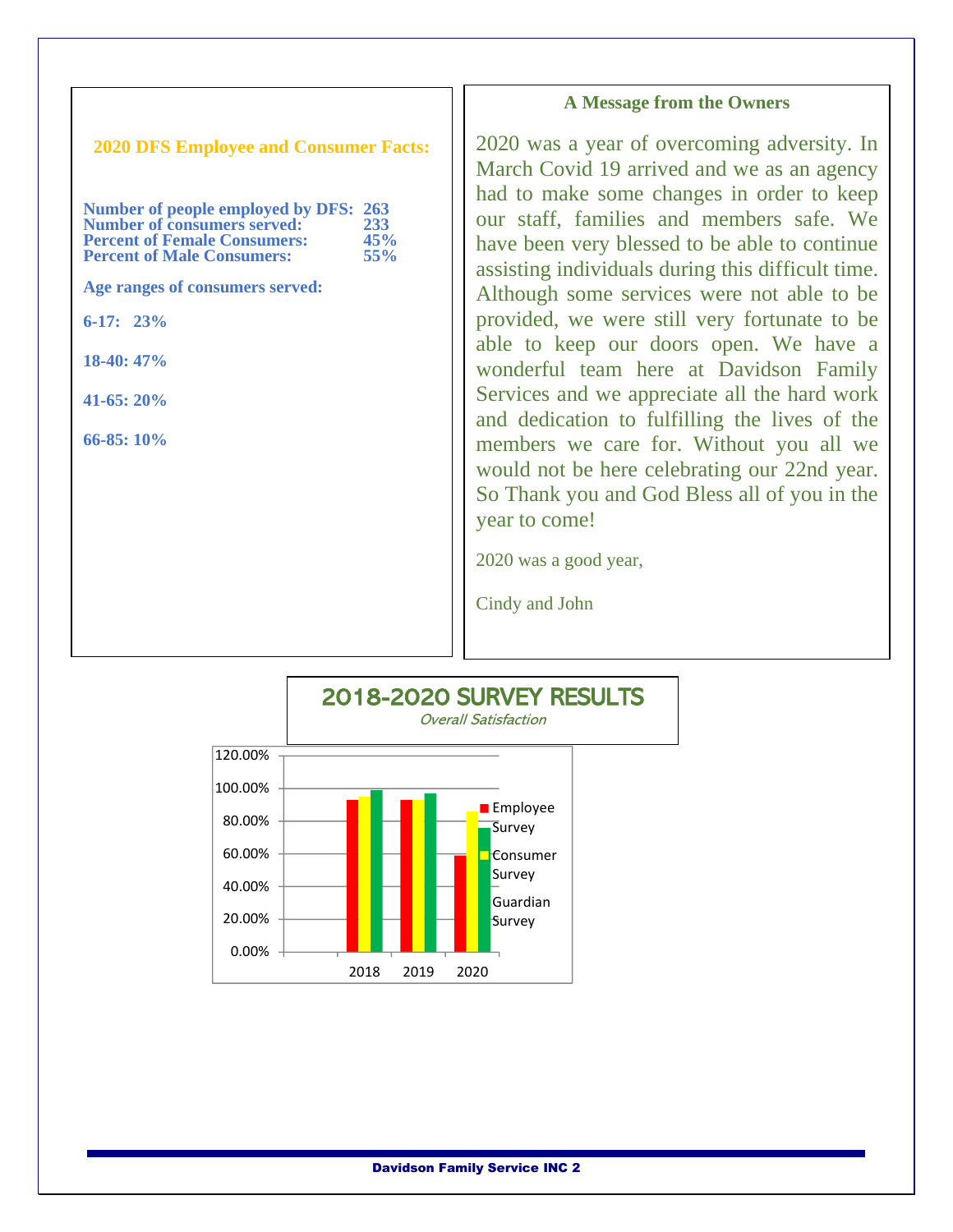The financial history for Davidson Family Services for 2020 is presented in the following pages. The year 2020 began as a normal year of operations for the organization with expectations and operations being in line with budgeting and planning. The occurrence of the COVID-19 pandemic initiated major concerned for the financial wellbeing of the organization as well as health concerns for the members served and the staff and employees of the organization. The following paragraphs illustrate the financial standing throughout the year of 2020 for Davidson Family Services.

\_\_\_\_\_\_\_\_\_\_\_\_\_\_\_\_\_\_\_\_\_

Illustrated below is the 2020 representation of 2020 revenue for Davidson Family Services by payer type. Local Management Entities provided 97% and of the revenue and DSS provided 2.8 % of the revenue. Funding for Davidson Family Services is primarily dependent on funding from the state and federal government that is dispersed by state managed agencies/LME's.

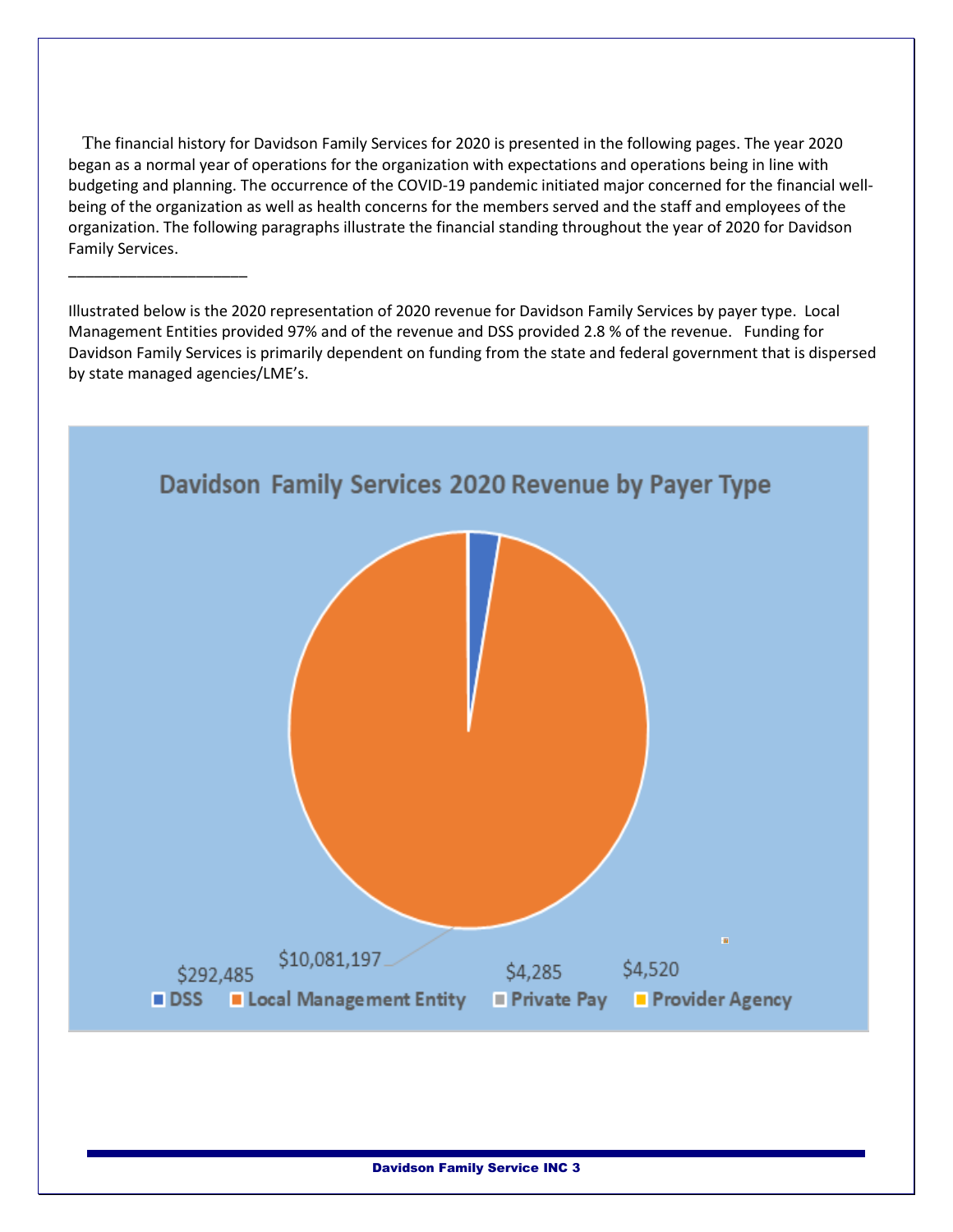

The chart shown above displays the 2020 revenue for Davidson Family Services by cost center. The DHI cost center representing residential and periodic services in predominantly nearby counties comprises 54 % of the 2020 revenue for Davidson Family Services while Foster Care Services and the Piedmont cost centers provide 185 and 12% of the revenue. The trend over the past few years has been the growth of the Foster Care and Piedmont Cost Centers.



Davidson Family Service INC 4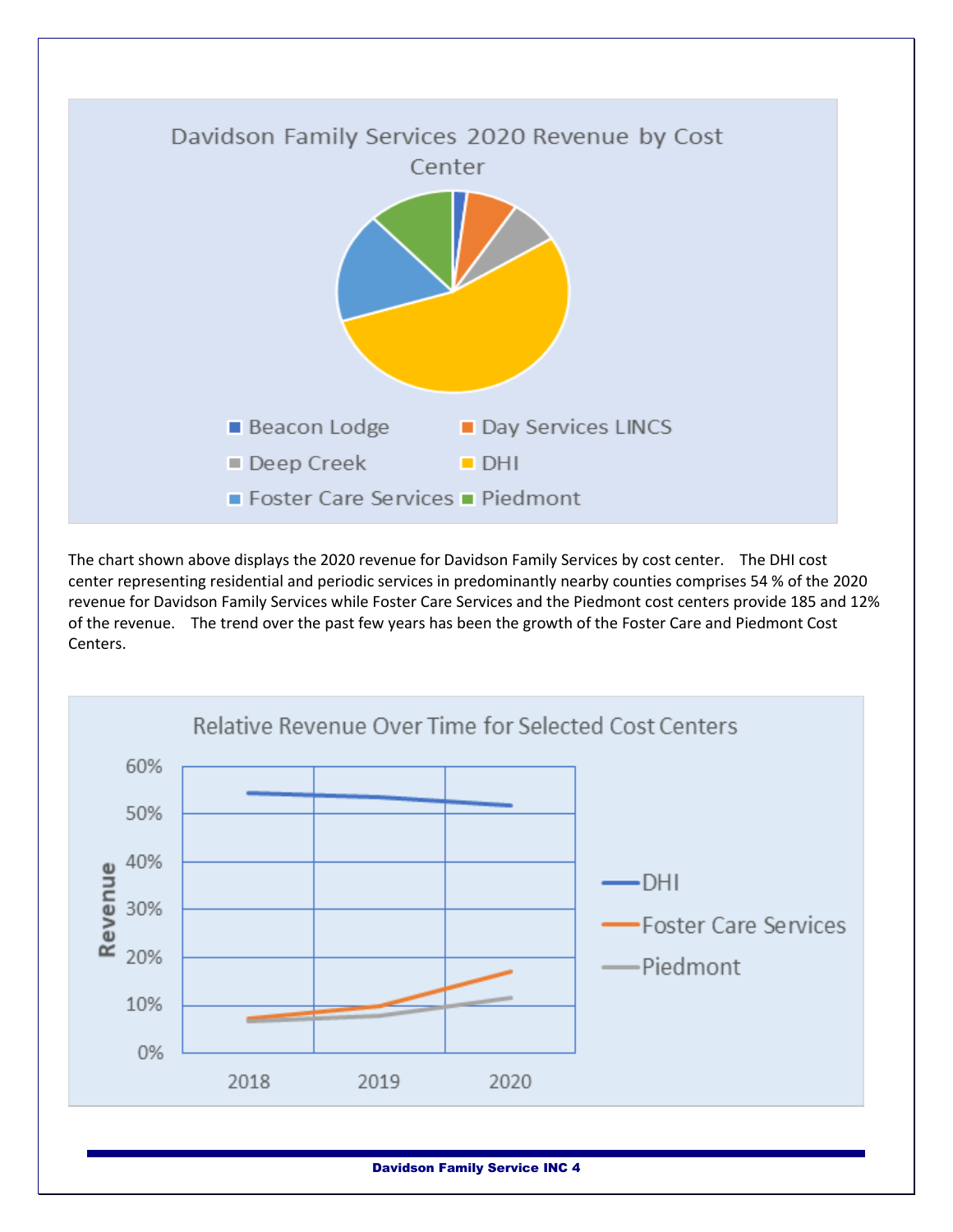The revenue for Davidson Family Services Cost Centers as compared to 2018 is displayed below. Notice that the Piedmont and Foster Care Cost Centers show significant growth while the LINCS Day Services Facility had a significant decline in 2020. The decline in the Day Servicess Cost Center in 2020 was due to the COVID-19 pandemic, whereas a significant decline in attendance occurred.



#### 2020 Financial Summary

\_\_\_\_\_\_\_\_\_\_\_\_\_\_\_\_\_\_\_\_\_\_\_\_\_\_\_\_\_

Although some loss in funding occurred in some areas; in 2020 Davidson Family Services realized a funding growth of approximately 9% as compared to 2019. The growth occurred in the Foster Care and Piedmont regions. The organization, members served, staff and employees were supported well throughout the year by the agency's funders, the State LME and CMS. Rate enhancements were given for most of the services that Davidson Family Services provided. These enhancements were used to assist the members and the direct support providers who provide services as well as provide assistance to Davidson Family Services. Davidson Family Services ended 2020 as it began 2020 in a financially stable position. The cash reserves required by contract for Davidson Family Services were maintained intact.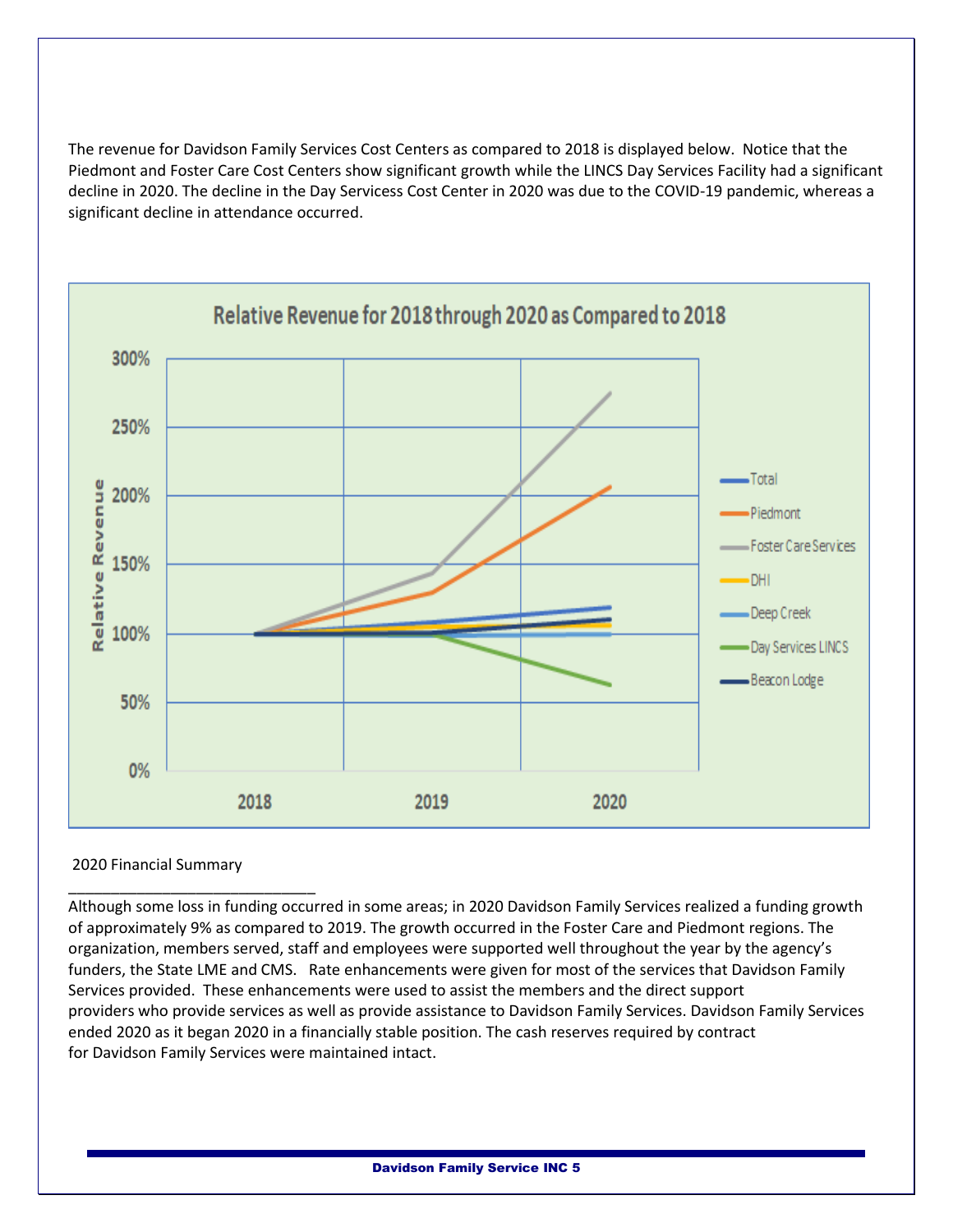Looking Forward to 2021

\_\_\_\_\_\_\_\_\_\_\_\_\_\_\_\_\_\_\_\_\_\_\_\_\_\_\_\_\_\_\_

In 2021 Davidson Family Services expects to continue providing services to the members we now support and expects to realize growth, especially in the Piedmont and Foster Care regions. We look forward to an end to the COVID-19 pandemic and return to normal operations at the LINCS Day Services Facility. We are considering expanding our special respite facility operations to other locations and functions. In summary we expect another good year of operations and look forward to providing excellent services and support to the members we serve.

…..........................

## LME Funding Sources: 2020

VAYA 84% Partners 12% Cardinal 4%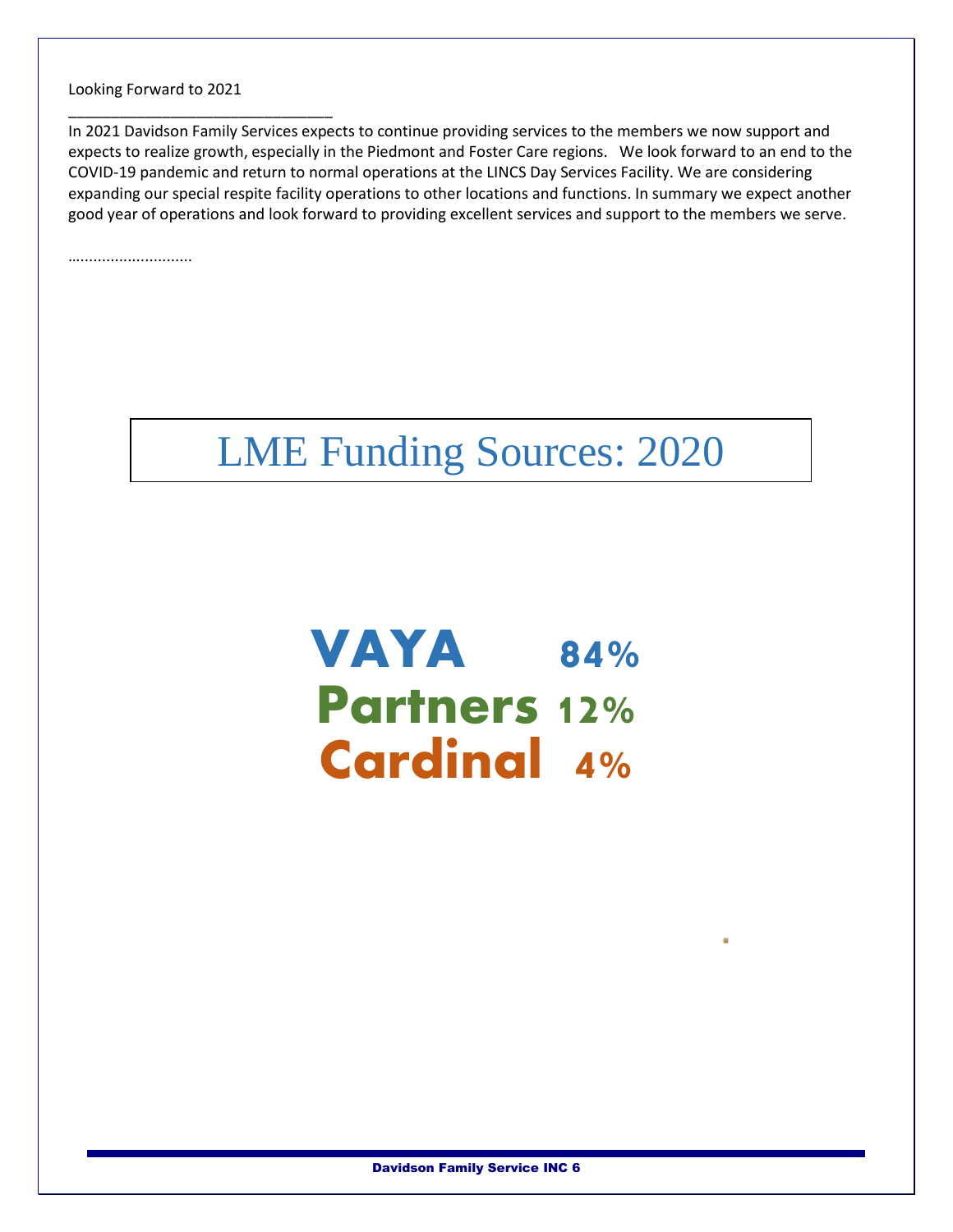## Davidson Family Services: Service Utilization for 2020

|                | Qtr.:          | $\mathbf{1}$ | $\mathbf{2}$ | 3   | 4   | Avg. |
|----------------|----------------|--------------|--------------|-----|-----|------|
| <b>Service</b> |                |              |              |     |     |      |
| <b>CN</b>      | 1              | 59%          | 37%          | 45% | 52% | 48%  |
| <b>DS</b>      | $\overline{2}$ | 70%          | 42%          | 48% | 45% | 51%  |
| <b>CLS</b>     | 3              | 67%          | 61%          | 73% | 72% | 68%  |
| PA             | $\overline{4}$ | 82%          | 76%          | 77% | 82% | 79%  |
| <b>Respite</b> | 5              | 7%           | 8%           | 13% | 12% | 10%  |
| <b>RS</b>      | 6              | 96%          | 98%          | 96% | 96% | 97%  |
| <b>TFC</b>     | $\overline{7}$ | 97%          | 97%          | 98% | 97% | 97%  |
| <b>SE</b>      | 8              | 53%          | 30%          | 44% | 43% | 43%  |
| <b>IS</b>      | 9              | 93%          | 97%          | 87% | 92% | 92%  |
|                |                |              |              |     |     |      |
| Avg            |                | 84%          | 78%          | 81% | 83% | 81%  |

The Chart displays service utilization by quarter for 2020 for several key services provided by Davidson Family Services. Trends for 2020 were mostly governed by COVID 19 and availability of services given federal and state health restrictions and services exceptions and flexibilities.

Generally, the in home services (CLS, RS, TFC, IS) remained consistent regardless of COVID 19 restrictions. There were subtle to significant variance in utilization in services rendered in the community due to COVID 19 restrictions (CN, DS, SE).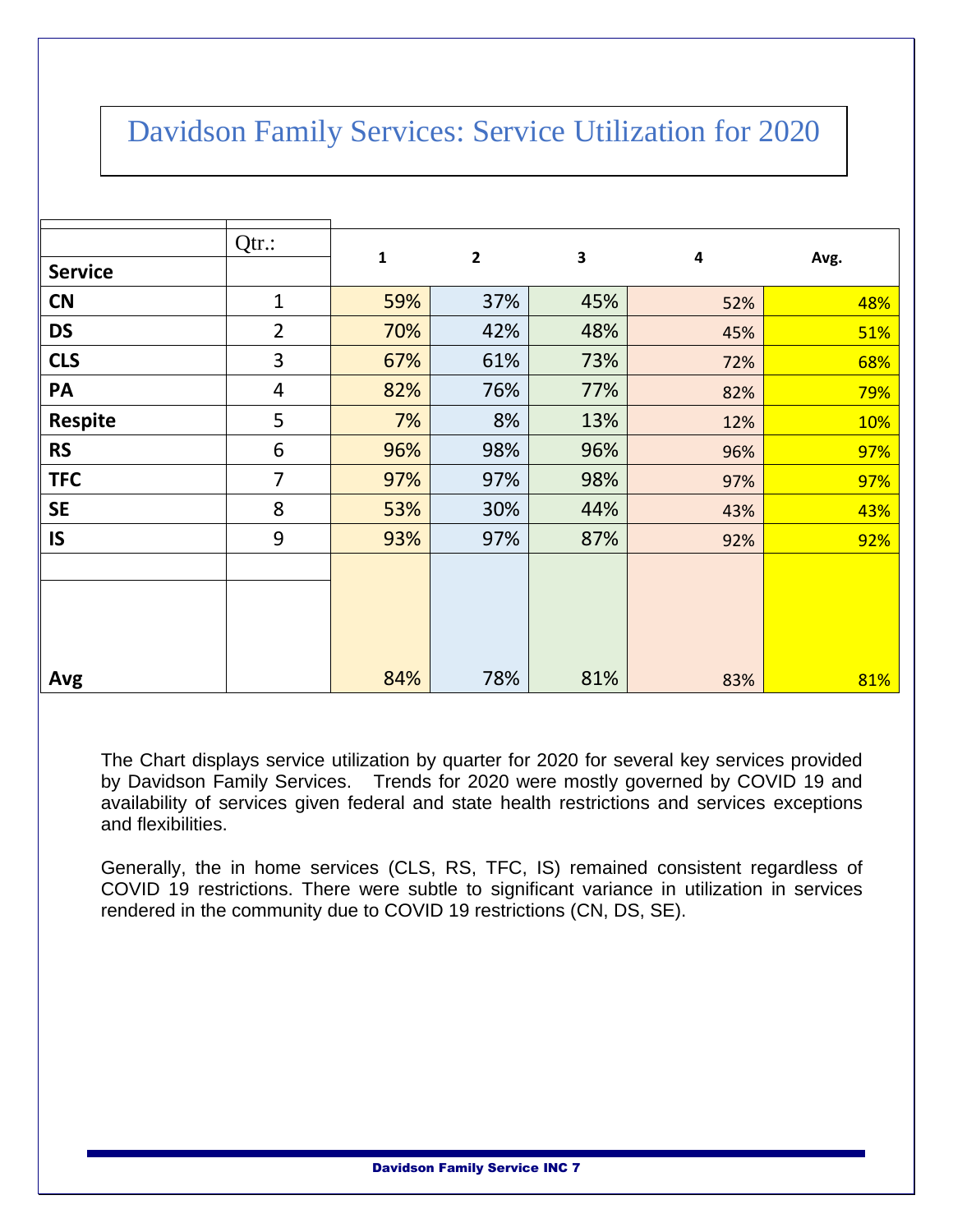## **Performance in 2020**

| <b>Program</b>         | <b>Performance Goals</b>                                          | <b>Target</b>        | <b>Actual</b>           |
|------------------------|-------------------------------------------------------------------|----------------------|-------------------------|
| <b>Foster Care</b>     | 1. Complete annual physicals                                      | 100%                 | 100%                    |
|                        | 2. Increase number of foster families<br><b>licensed</b> homes    | 42 total<br>10 added | 42                      |
|                        | 3. Increase number of children served                             | 40                   | 40                      |
| <b>Respite Program</b> |                                                                   |                      |                         |
| <b>AFL</b>             | 1.24 hour emergency response system<br>within 15 minutes          | 90%                  | 85%                     |
|                        | 2. Decrease discharges and moves                                  | <b>10</b>            | 13                      |
|                        | 3. Increase number of homes and<br>placements                     | 4/year               | 12                      |
| <b>Employment</b>      | 1. Increase # of members employed                                 | 6/year               | 11                      |
|                        | <b>2. Increase Supported Employment and</b><br><b>Utilization</b> | 85%                  | 43%                     |
|                        | 3. Increase access to employment<br><b>locations</b>              | 15/year              | 14                      |
| <b>Group Home</b>      | <b>1. Complete Annual Physicals</b>                               | 100%                 | 100%                    |
|                        | 2. Decrease behavior related incidents                            | 1/quarter            | $\overline{\mathbf{3}}$ |
|                        | 3. Stepdown to less restrictive placement                         | 1/year               | $\mathbf 0$             |
| <b>Community</b>       | <b>1. Access new community locations</b>                          | 1/quarter (4 total)  | 1 total                 |
|                        | <b>2. Increase Community Networking</b><br><b>Utilization</b>     | 75%                  | 48%                     |
|                        | 3. Admit within 30 days of application                            | 90%                  | $100\%$ (1)             |
| <b>ALL</b>             | <b>Increase satisfaction (survey results)</b>                     | 90%                  | 87%                     |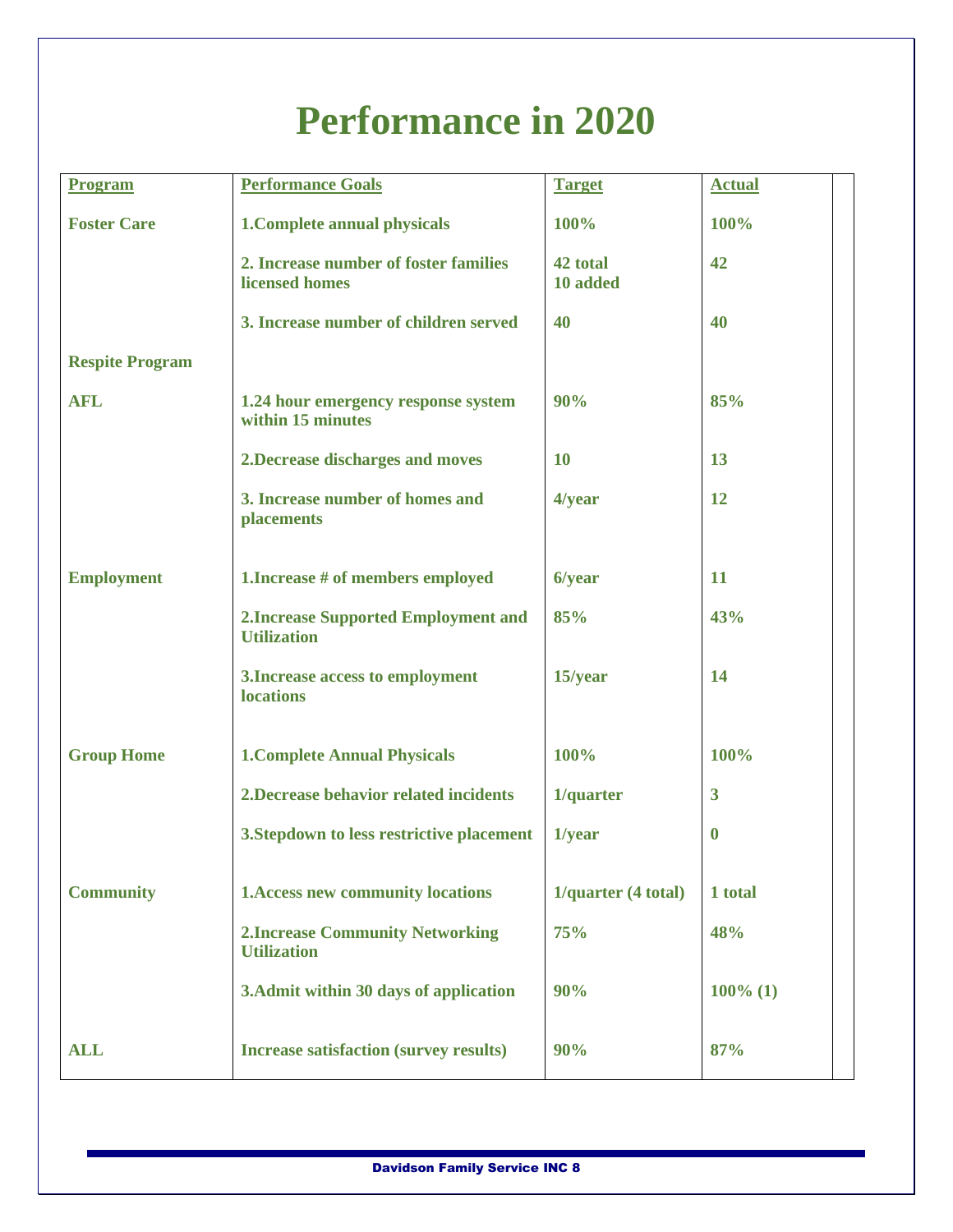## **GOALS FOR 2021**

| <b>Program</b>                   | <b>Performance Goals</b>                                          | <b>Target</b>   |
|----------------------------------|-------------------------------------------------------------------|-----------------|
|                                  |                                                                   |                 |
| <b>Foster Care</b>               | 1. Increase number of children served.                            | 45              |
|                                  | 2. Add foster care homes in Piedmont.                             | $\overline{3}$  |
|                                  | 3. Maintain effective 24 hr response system.                      | 100%            |
|                                  |                                                                   | <b>Positive</b> |
| <b>Respite</b><br><b>Program</b> | 1. Improve profit/loss variance.<br><b>2.Decrease Med Errors.</b> | 0               |
|                                  | 3. Secure new location, 1 story/4 beds.                           | 1               |
|                                  |                                                                   |                 |
|                                  |                                                                   |                 |
| <b>AFL</b>                       | 1. Maintain efficient 24 hour response system.                    | 95%             |
|                                  | 2. Decrease discharges and moves.                                 | 4/year          |
|                                  | 3. Increase number of AFL home.                                   | 10              |
|                                  |                                                                   |                 |
| <b>Family-CLS</b>                | <b>1. Maintain member evaluations for</b>                         |                 |
|                                  | continuation of services.                                         | 100%            |
|                                  | 2. Increase CLS utilization.                                      | 85%             |
|                                  | <b>3. Increase CLS admissions.</b>                                | 4               |
|                                  |                                                                   | 6 new           |
| <b>Employment</b>                | 1. Increase the number of persons employed in<br>the community.   |                 |
|                                  | 2. Increase utilization of supported employment                   | 85%             |
|                                  | services.                                                         |                 |
|                                  | 3. Increase access to employment opportunities.                   | 17              |
|                                  |                                                                   |                 |
| <b>Group</b>                     | 1. Decrease behavior related incidents.                           | 1/quarter       |
| <b>Home</b>                      | 2. Stepdown to less restrictive placement.                        | $1$ /year       |
|                                  | 3. Maintain client evaluations to maintain                        |                 |
|                                  | services.                                                         | 100%            |
|                                  |                                                                   |                 |
| <b>Supported</b>                 | 1. Member will choose where they live.                            | 95%             |
| <b>Living</b>                    | 2. Staff provided to cover hours for member.                      | 80%             |
|                                  | 3. Develop a plan for a member wanting a<br>home.                 | 21 days         |
|                                  |                                                                   |                 |
| <b>Community</b>                 | <b>1.Increase Community Networking Utilization.</b>               | 75%             |
|                                  | 2. Have events to increase cultural competency                    |                 |
|                                  | through training, education, socialization.                       | 1/quarter       |
|                                  | 3. Maintain adequate staffing to allow for                        |                 |
|                                  | increase in members.                                              | 100%            |
|                                  |                                                                   |                 |
|                                  |                                                                   |                 |
|                                  |                                                                   |                 |
| <b>ALL</b>                       | 1. Increase satisfaction (survey results).                        | 92%             |
|                                  |                                                                   |                 |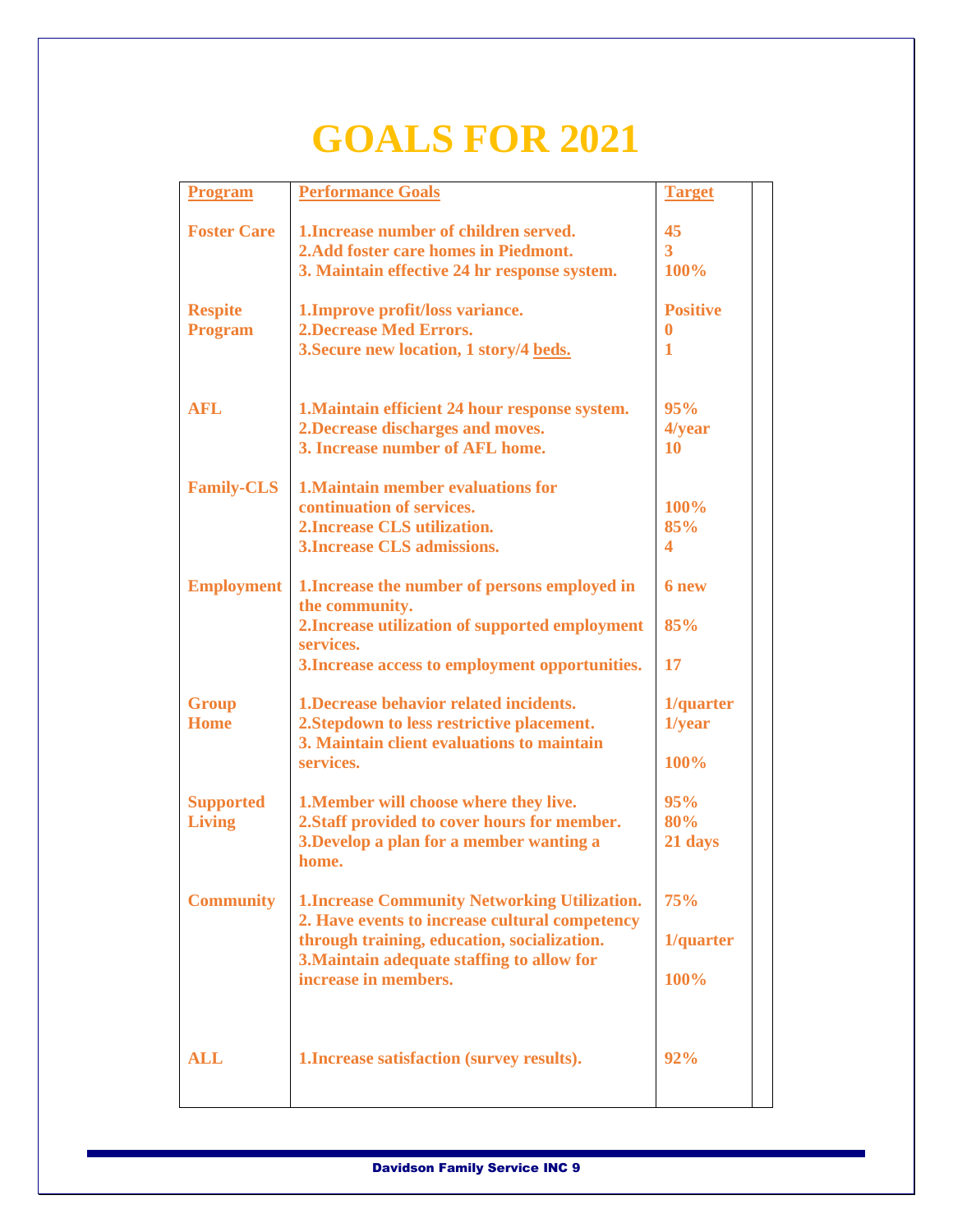#### **Accessibility Report 2020**

**Member Accessibility is on the agenda for every Davidson Family Services (DFS) Safety Team meeting.**

**The primary Accessibility challenges for 2020 were:**

- **1. LINCS repairs needed: Building 1 wheelchair ramp corner, middle lane potholes, Building 2 entry railing**
- **2. Access to virtual learning during COVID 19**
- **3. Telehealth and Telephony access to medical appointments during COVID 19**
- **4. Access to 12 step, therapy and diversity support groups during COVID 19**

**DFS responded by repairing the railing at the Building 2 entry at LINCS. DFS also acquired and had provided through funding, Chromebooks, iPads and laptops for members to use for virtual learning. DFS and their Quality Team also researched and worked to connect our members to relevant support groups for their highest quality personal growth. DFS also worked with CMS, NCDHHS and our LMEs to aide in ensuring access to Telehealth and Telephony for medical and emotional wellness appointments.** 

## **2020 Safety and Health Report**

**Drills were completed and reported at DFS Safety Team meetings throughout the year. (Day Programs, Periodic Services, AFL, Group Homes, and Offices.) Those drills included practicing for fires, storms, intruders, bombs threats, disasters, medical emergencies, utility failures, and violent situations. Accessibility and overall safety and health were also reported upon by each DFS program at the DFS Safety Team meetings. 2020 recorded more drills than in previous years with an increase in proficiency. DFS Safety Team had Directors and/or representatives from all DFS Programs ensuring improvement in safety and health areas to the best benefit of our members.** 

DFS Main Offices were the primary location for the distribution of Personal Protective Equipment (PPE) in regard to COVID 19. PPE was inventoried and availability updated every month. PPE (masks, gloves, face shields, No Touch Thermometers, Hand Sanitizer) were made available to internal staff, external staff, members and families.

**Besides implementing PPE, No Touch Thermometers, Temperature Logs, Symptoms Checker and Hand Sanitizer at the entry ways in response to COVID 19, DFS LINCS made progress in making their entry ways by repairing railings and ramps. DFS LINCS also added constant access to an internal walkie talkie system for staff to use during day program hours for more efficient response to members' needs. Vehicle Monitoring through U.S. Cellular was implemented to track the location, speed and safety of all DFS owned vehicles; used to transport DFS members.**

**DFS Beacon Lodge Respite Program also implemented COVID 19 entry safety and health protocols. The water heater thermostat was repaired to make water temperature consistent for our members' safety.** 

**DFS Foster Care worked to improve the efficiency of communication and action to the highest quality services, safety and health for our members, with LMEs, DSS, DJJ, NCDHHS and CPS. Procuring all requested documents in a deadline sensitive manner aided proper admissions and follow up. DFS Foster Care also enforced COVID 19 policy and procedures in the DFS Therapeutic Foster Care homes.** 

DFS Piedmont Offices moved into larger offices to accommodate more healthy spacing. The Piedmont Office led the way in increasing staff accountability through the implementation of Electronic Billing to make the monthly process more efficient and further guaranteeing the continued services to our member. DFS Piedmont office also were leaders in COVID 19 DFS policy and procedures and entry protocol and practices.

DFS Deep Creek Day Program were creative in keeping members engaged and active during COVID 19 by utilizing on premises outdoor activities and hands on media projects.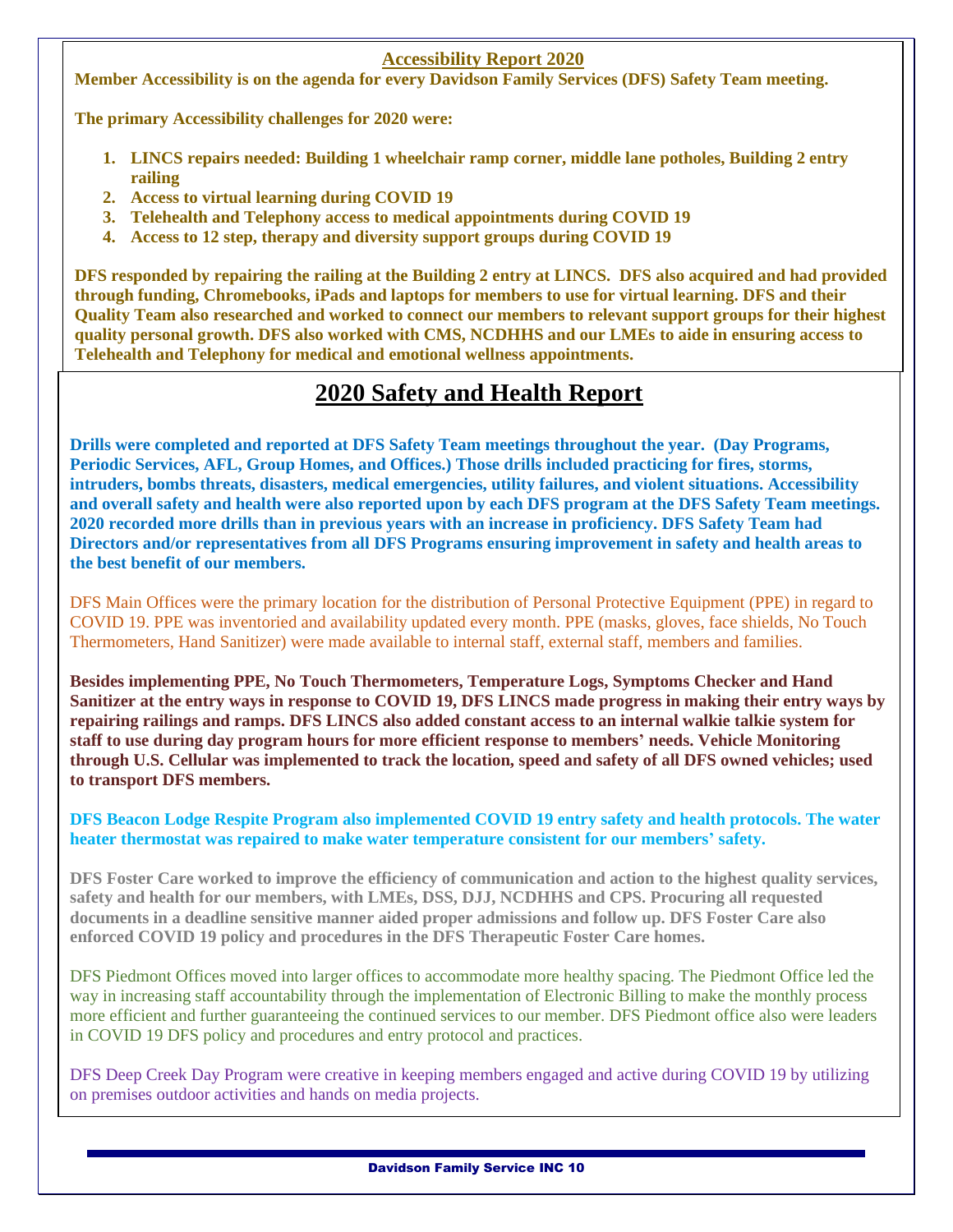## Looking Forward to 2021

### **During the coming fiscal year, Davidson Family Services will continue to improve the quality of its service delivery through the achievement of the following events:**

- 1. We are focusing on Ethical practices for 2021 and are trying to get involved in bringing standard ethical business practices across all programs. Increasing training in this area is our goal and it is our desire to strengthen the foundation of our company. We do a wonderful job with initial training for new staff,. We will continue to strengthen our continued education.
- 2. Marketing has become one of our main objectives. We are working hard to locate new homes, get into new public relations publications, increase our presence on electronic media and scheduling events and job fairs; especially as COVID 19 dissipates throughout 2021.
- 3. 2020 saw continued growth in our DFS Foster Care Program. We look forward to the expansion with more homes available for placement as well as the numbers of children provided with quality care in 2021.
- 4. The LINCS Day program did a great job of maintaining classroom participation, learning and activities through the use of virtual tools and one on one and distanced small group interactions during COVID 19. The LINCS staff will work to continue to utilize virtual learning to the best benefit of our members in 2021 while expanding our members' involvement in the community.
- 5. Davidson Family Services continues to learn by experience. Our IT department completed the process of ensuring a further safeguard of data and the continued reliability of our back-up system. Our IT department also aided staff in setting up Electronic Billing to increase the efficiency of the monthly billing process. Electronic Visit Verification will be implemented in 2021 to increase staff accountability and better inform the claims, billing and reimbursement process.
- 6. Davidson Family Services will take what we've learned through our internal and external responses to COVID 19, such as the use of virtual learning, Telehealth and Telephony, and other service flexibilities and we will use this information to continue to improve our overall response to the highest quality services for our members in 2021.
- 7. There is currently a tracking program for the identity, tracking and measuring the unbillable services. Through this identification, DFS will continue to reduce cost and generate savings in 2021.
- 8. In 2021, new annual goals and objectives for the year are being established by the management team. This will assist Davidson Family Services Inc. in their Improvement Analysis.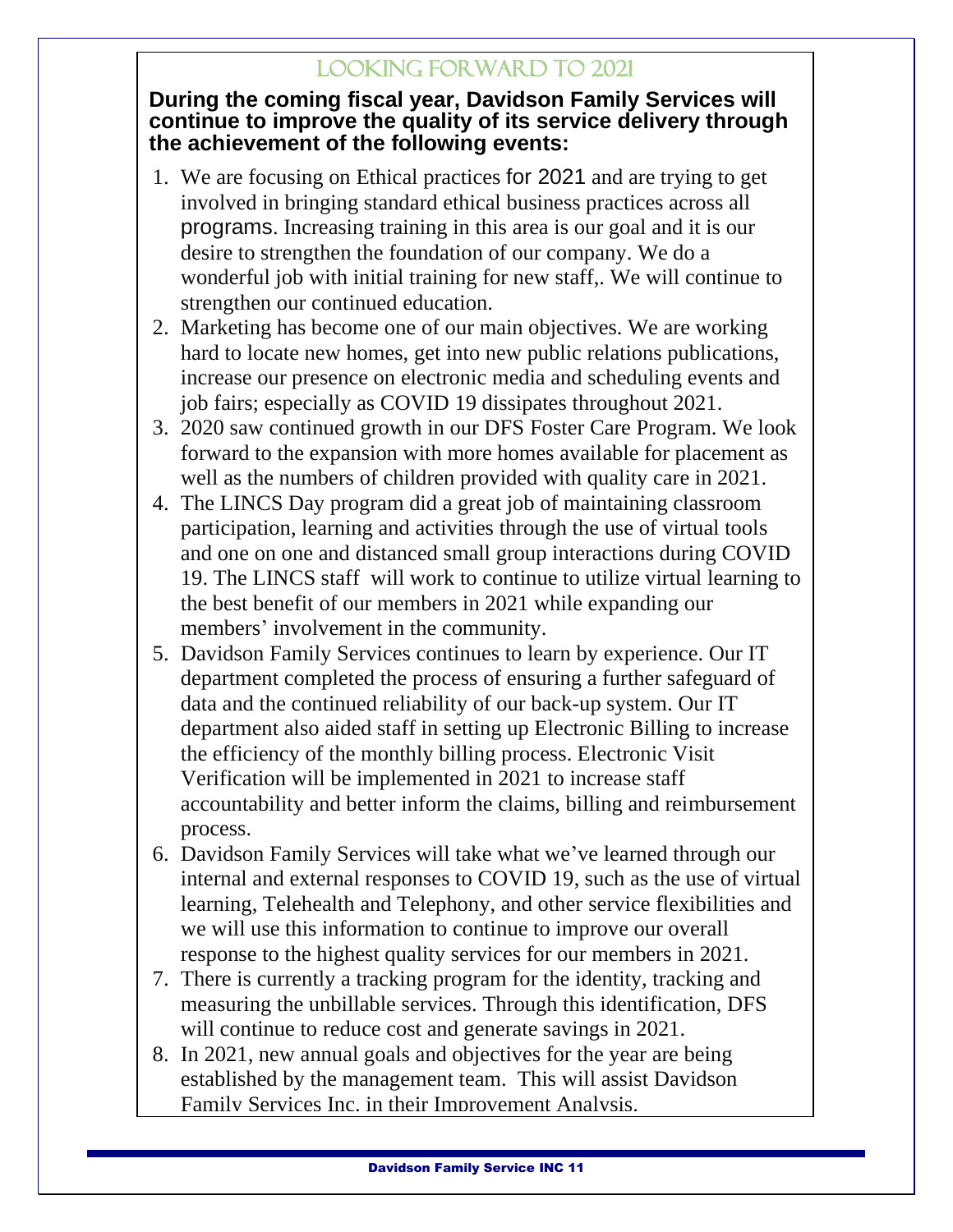### MESSAGES FROM OUR DFS PROGRAMS

LINCS Day Program: At LINCS Day Program for 2020, COVID-19 affected our attendance starting mid-March. It brought our numbers, for those members attending LINCS, from 48 members to now 23 members. In order to keep LINCS members, families and staff as safe as possible, we put many precautions in place including a pre- screening upon entry and a no visitors allowed policy. For 2021, as COVID 19 dissipates, we look forward to getting all of our members back at LINCS and resuming some of the community activities and employment opportunities. – Brian Vickers, LINCS Director

Beacon Lodge Respite: Beacon Lodge Respite Program has been a wonderful service for our members and shareholders over the past years. Last year was an unpredictable year for everyone but with the support of our management team and coordination of our shareholders we all made it through by following all COVID-19 guidelines and policies in 2020. We are pleased to say that we are ready for the new year and looking forward to providing the best respite service to all our members. Our goals for 2021 are to, continue striving to increase safety, person centered focus and increase the consistency of admission standards. --Norque Smith, Beacon Lodge Director

**Piedmont/Charlotte Area: The Piedmont Area has accomplished many things this past year. We were able to meet our goal of getting all staff on electronic billing. We have grown the Piedmont in AFLs and members to the point that another QP was needed and hired. We are moving forward in 2021 focusing on advancing electronic documentation to include MAR's. We are excited to be a part of a new venture to develop Child Respite for those in need in the Partners catchment area. We are addressing the needs of our staff to be able to become more familiar with individual diagnoses by adding individualized trainings on certain diagnoses as well as additional trainings in meeting LGBTQ members' needs.** 

**– Lori Marshall, Piedmont Area Director**

Foster Care: DFS Foster Care program is doing very well and expanding all over Western North Carolina. Our goal for year 2020 was 40 kids and 40 families. We did exceed our goal for placing kids during the year. We have set new goals for the 2021 year as we look to grow in the Piedmont area. We continue to have **informational meetings for anyone interested in learning more about being a Foster Parent. Those dates are listed on our Facebook page or please contact the main office for more information. --Debbie Smiley, Executive Director of Foster Care**

**Deep Creek Homes/Day Program:** The 2020 year was unlike any other we have faced here at Deep Creek. The first quarter started off with moving our day program to a new, larger location. This change was a huge improvement for both the functionality of the program and comfort of the members and staff. Shortly after this transition, the COVID 19 pandemic hit. We accepted the challenges one day at a time and moved forward with caution and utmost safety. Deep Creek was able to maintain the same high level of care throughout the year, providing uninterrupted services to its members, and with zero instances of physical illness related to COVID-19. In 2021 Deep Creek has many goals. Among these is the desire to grow our day program capacity and participation. We also hope to be able to step down more members from our group homes into appropriate AFLs. Our goal at Deep Creek is to transition members to a less-restrictive living environment. The focus of the Deep Creek program remains, to address the behaviors of the members, while maintaining safety for everyone in the program and the community. Our philosophy is, to provide treatment and structure while creating a safe environment for individuals to learn and grow in their personal lives. **---Aubrie Michaels, QP, Deep Creek**